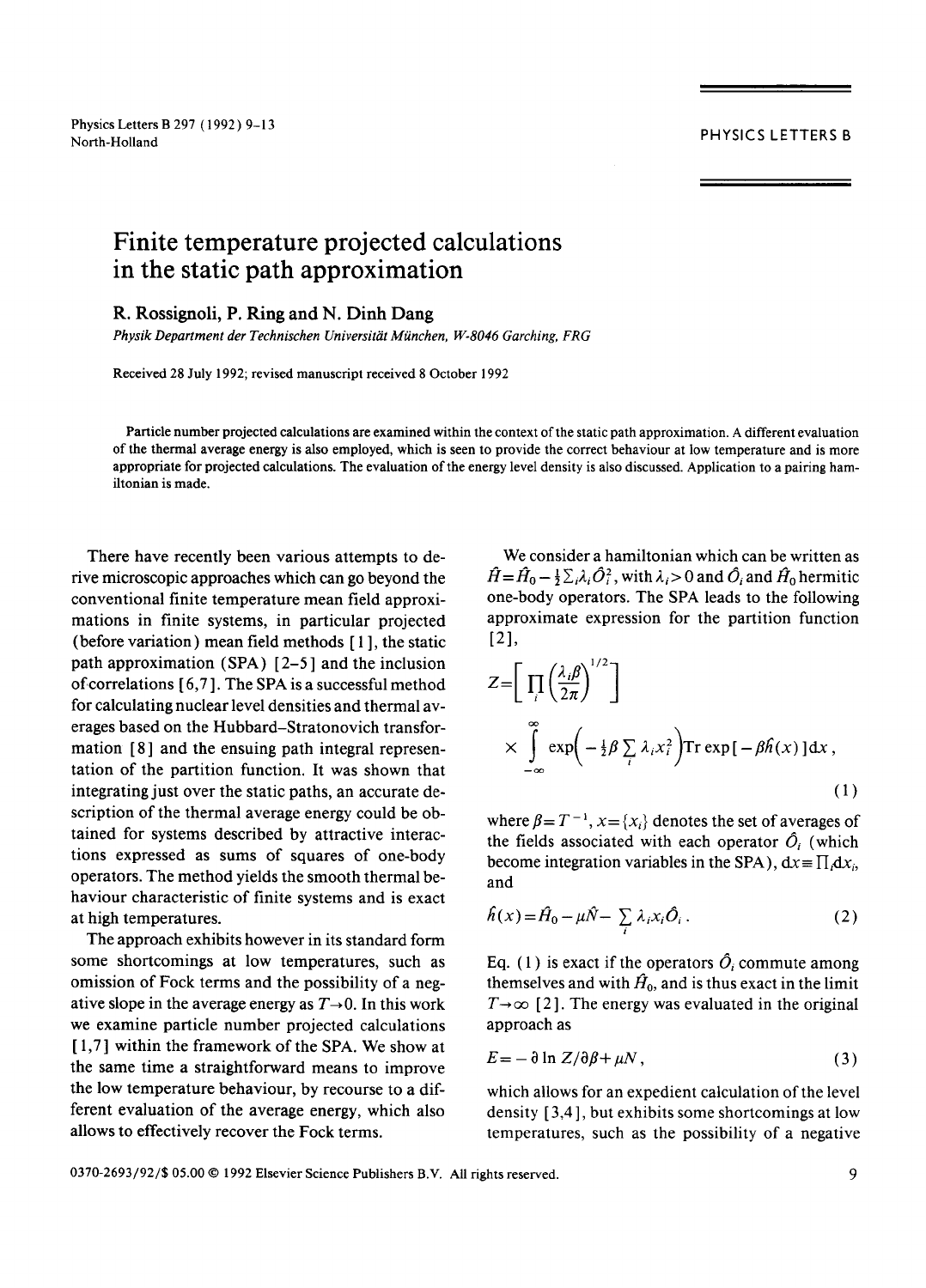specific heat due to an improper cancellation of the temperature dependent prefactor as  $T\rightarrow 0$  [3]. Moreover, only the Hartree energy is obtained in the present case from (3) as  $T\rightarrow 0$ , without the contribution of the Fock terms.

In the present work we shall employ a different evaluation based on the SPA statistical operator  $\hat{D}$  $\alpha \int_{-\infty}^{\infty} \exp\{-\beta [\frac{1}{2} \sum_{i} \lambda_i x_i^2 + \hat{h}(x)]\} dx$ . We define the mean energy as

$$
E \equiv \operatorname{Tr} DH
$$
  
=  $\frac{1}{Z'} \int_{-\infty}^{\infty} \exp\left(-\frac{1}{2}\beta \sum_{i} \lambda_{i} x_{i}^{2}\right) z(\beta, x) H(\beta, x) dx$ , (4)

where  $z(\beta, x) = Tr \exp[-\beta \hat{h}(x)],$ 

$$
H(\beta, x) = \frac{1}{z(\beta, x)} \operatorname{Tr} \exp\left[-\beta \hat{h}(x)\right] \hat{H} \equiv \langle \hat{H} \rangle_x, (5)
$$

and  $Z'=\int_{-\infty}^{\infty} \exp(-\frac{1}{2}\beta \sum_i \lambda_i x_i^2) z(\beta, x) dx$ . If traces are taken in a grand canonical (GC) ensemble, (5) is the usual finite temperature Wick's theorem average

$$
\langle \hat{H} \rangle_x = \langle \hat{H}_0 \rangle_x - \frac{1}{2} \sum_i \lambda_i (\langle \hat{O}_i \rangle_x^2 + \gamma_i)
$$

with  $\gamma_i$  the Fock or exchange terms (i.e., if  $\hat{O}_i =$  $\sum_{jk}A_{jk}C_{j}^{\dagger}C_{k}$ ,  $\langle \hat{O}_{i} \rangle_{x} = \sum_{jk}A_{jk}\rho_{kj}$ ,  $\gamma_{i} = \sum_{jklm}A_{jk}A_{lm}$  $\times [\rho_{mi}(\delta_{kl}-\rho_{kl})-t'_{jl}t_{km}],$  with  $\rho_{kj}=\langle c^{\dagger}_j c_k\rangle_x$ ,  $t_{jk}=$  $\langle c_j c_k \rangle_x$ ,  $t'_{ik} = \langle c_j^{\dagger} c_k^{\dagger} \rangle_x$ .

It is apparent that  $(3)$  and  $(4)$  do not coincide (except when  $(1)$  is exact). The definition  $(4)$  is still exact at high temperatures (since  $\hat{D}$  coincides with the exact density operator up to order  $1/T$ ) but avoids the shortcomings at low temperatures since the temperature dependent prefactors are canceled out. Moreover, the Fock terms are in this way recovered in the average energy, leading (4) as  $T\rightarrow 0$  to the full mean field energy evaluated in the state which minimizes the Hartree energy. Nevertheless, differences between (3) and (4) will be significant only at relatively small temperatures.

We note that  $\exp(-\frac{1}{2}\beta\Sigma_i\lambda_i x_i^2)z(\beta, x)=\exp[-\beta]$  $\chi f(\beta, x)$ ], where  $f(\beta, x) = \langle \hat{h}(x) \rangle_{x} - \frac{1}{2} \sum_{i} \lambda_{i} x_{i}^{2}$  - $Ts(\beta, x)$  can be interpreted as the Hartree-like thermodynamic potential in terms of the variables  $x_i$  [3]  $(s(\beta, x))$  is the single particle entropy). Expression (4) looks thus similar (but is not equal) to the usual macroscopic "thermodynamic" average [9-11 ]. The present approach is however fully microscopic and leads to exact averages in the high temperature limit in the corresponding ensemble.

Let us consider now projected calculations in the context of the SPA. We note first that although for fixed  $x_i$ ,  $h(x)$  may break relevant symmetries associated with the hamiltonian, they may be formally conserved in  $\hat{D}$  after integration, in which case symmetries are still violated if traces are taken in an unrestricted GC ensemble.

For particle number projection, the canonical ensemble for a fixed particle number  $N_0$  should be employed in the previous traces. For  $[f(x), \hat{N}] = 0$ , this projection removes the statistical fluctuations in the panicle number arising at finite temperature from the use of the GC ensemble (significant only for very small systems [7]), but is more relevant when  $[*h*(x), *N*] \neq 0$  as in pairing hamiltonians, where it restores the broken symmetry [ 1 ] and suppresses thus the quantum fluctuations (existing in this case also at  $T=0$ ). The canonical trace  $Tr_c$  can be obtained from the GC trace  $Tr_{GC}$  as

$$
Tr_{c} \exp[-\beta \hat{h}(x)]\begin{cases}1\\ \hat{H}\end{cases}
$$
  
\n
$$
=\frac{1}{2\pi} \int_{0}^{2\pi} Tr_{GC} \exp[i\alpha(\hat{N}-N_{0})]
$$
  
\n
$$
\times \exp[-\beta \hat{h}(x)]\begin{cases}1\\ \hat{H}\end{cases} d\alpha
$$
  
\n
$$
=\frac{1}{2\pi} \int_{0}^{2\pi} z(\beta, x, \alpha)\begin{cases}1\\ H(\beta, x, \alpha)\end{cases} d\alpha.
$$
 (6)

We shall employ here a general and compact method for the evaluation of these type of traces. They pose no formal problem even if  $[\hat{N}, \hat{h}(x)] \neq 0$ , since  $\hat{h}(x)$ is a one-body operator and the product of exponents of one-body operators is the exponent of a one-body operator [12]. Hence,  $H(\beta, x, \alpha)$  is *again* given by the usual Wick's theorem expression. The exact projection entails thus an additional integral and in principle an additional one-body diagonalization if  $[N,$  $h(x)$ ]  $\neq$  0. Similar considerations hold for other symmetries in which the projection operator can be expressed as the integral of exponents of one-body operators, as in angular momentum projection [ 13 ].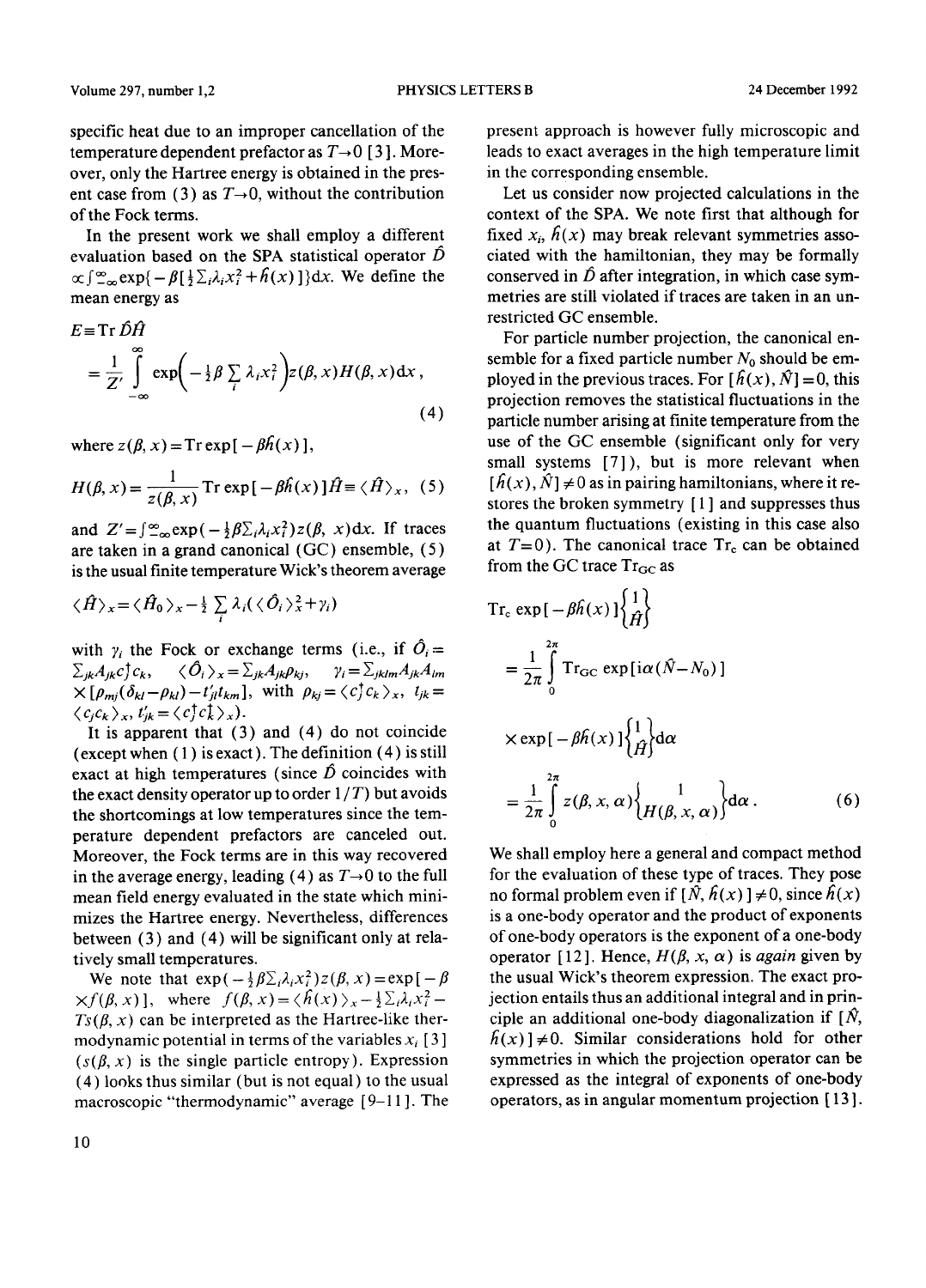The above projection can be done both in the original expression ( 1 ) and in the corrected evaluation (4). However, as we shall see in a simple example, the new evaluation may be *essential* for proper projected energy evaluation.

The definition (4) poses on the other hand the problem of how to evaluate the corresponding energy level density. This quantity can in principle be exactly obtained as the inverse Laplace transform of the partition function. We can define in the present situation an *effective* partition function such that (we consider first a canonical ensemble)  $E = -\frac{\partial \ln Z_{\text{eff}}}{\partial t}$  $\partial \beta$ , with  $Z_{\text{eff}} = \int \rho_{\text{eff}}(E) \exp(-\beta E) dE$ . Then we can proceed .as usual and employ the saddle point approximation in the inverse transform [ 14 ], which leads to  $\rho_{\text{eff}}(E) = Z_{\text{eff}} \exp(\beta E) / (-2\pi \partial E / \partial \beta)^{1/2}$ . In *canonical* calculations, Z<sub>eff</sub> can be obtained as

$$
\ln Z_{\rm eff}(\beta) = -\int_{\beta_0}^{\beta} E(\beta) \mathrm{d}\beta + \ln Z_{\rm eff}(\beta_0) , \qquad (7)
$$

with  $E(\beta)$  determined according to (4). For  $\beta_0$  it is convenient to choose a small value  $(T_0 \text{ high})$ , where we can use the (projected) expression ( 1 ) for the canonical partition function at  $\beta_0$ , since at high T differences between both definitions are small. In finite shell model calculations, it is also possible to employ  $\beta_0=0$ , with  $Z_{\text{eff}}(0)$  the total number of accessible states for the given number of particles.

In the GC ensemble, we can proceed in the same way by defining the effective partition function along the path with constant  $N$ , which is just (7) plus the term  $N[\alpha(\beta) - \alpha(\beta_0)]$ , with  $\alpha = \beta\mu$ , and employing then the GC expression [14]  $\rho_{\text{eff}}(E, N) = Z_{\text{eff}}$  $\times$  exp( $\beta E-\alpha N$ )/( $2\pi\sqrt{|J|}$ ) (*J* is the jacobian  $\partial(E, N)/\partial(\beta, \alpha)$ . Nevertheless, with the definition (4) the cross derivatives may not be equal, and  $Z_{\text{eff}}$ should be considered in this case just an approximation for the density evaluation.

As an application, we shall consider the case of a general n-level pairing hamiltonian,

$$
\hat{H} = \sum_{i} \epsilon_{i} \hat{N}_{i} - G \hat{P}^{\dagger} \hat{P}, \qquad (8)
$$

where  $\hat{N}_i = \sum_p (c_{pi}^{\dagger} c_{pi} + c_{pi}^{\dagger} c_{pi})$  and  $\hat{P} = \sum_{i,p} c_{pi}^{\dagger} c_{pi}$ , with  $p = 1, ..., \Omega_i$  and  $2\Omega_i$  the degeneracy of the level i. We note that  $\hat{P}^{\dagger}\hat{P} = [\frac{1}{2}(\hat{P}^{\dagger}+\hat{P})]^2 + [(\hat{P}^{\dagger}-\hat{P})/2i]^2 +$  $\frac{1}{2}(\hat{N}-\Omega)$  (with  $\Omega = \sum_i \Omega_i$ ). In this case [3], the SPA statistical operator can be written as

$$
\hat{D}\propto\int_{0}^{\infty}\int_{0}^{2\pi}\exp\{-\beta[A^2/G+\hat{h}(\Delta,\phi)]\}\Delta d\phi d\Delta,
$$
 (9)

where  $\hat{h}(\Delta, \phi) = \sum_i \epsilon_i' \hat{N}_i - \Delta [\exp(i\phi) \hat{P}^{\dagger} + \exp(-i\phi)]$  $\times \hat{P}$ ] +  $\frac{1}{2}G\Omega$ , with  $\epsilon'_i = \epsilon_i - \mu - \frac{1}{2}G$ . The energy (4) becomes (the integrand will not depend on  $\phi$ )

$$
E = \frac{\int \mathfrak{F} \exp\left(-\beta \Delta^2/G\right) z(\beta, \Delta) H(\beta, \Delta) \Delta \, \mathrm{d} \Delta}{\int \mathfrak{F} \exp\left(-\beta \Delta^2/G\right) z(\beta, \Delta) \, \Delta \, \mathrm{d} \Delta} \,. \tag{10}
$$

There is a measure  $\Delta$  arising from the two-dimensional character of the pairing field.

In the GC ensemble,  $z(\beta, \Delta) = \prod_i \{2 \exp[-\beta(\epsilon_i - \Delta)]\}$  $\mu$ ) ] [ 1 + cosh( $\beta \lambda_i$ ) ]  $^{Q_i}$ , with  $\lambda_i = \sqrt{\epsilon_i'^2 + A^2}$  the quasiparticle energy, and

$$
H(\beta, \Delta) = \sum_{i} \epsilon_{i} \langle \hat{N}_{i} \rangle
$$
  
-
$$
G\left(\langle \hat{P}^{\dagger} \rangle \langle \hat{P} \rangle + \frac{1}{4} \sum_{i} \langle \hat{N}_{i} \rangle^{2} / \Omega_{i} \right),
$$
 (11)

where

$$
\langle \dot{N}_i \rangle = \Omega_i [1 - (1 - 2f_i) \epsilon'_i / \lambda_i],
$$
  

$$
\langle \hat{P} \rangle = \frac{1}{2} A \exp(i\phi) \sum_i \Omega_i (1 - 2f_i) / \lambda_i,
$$
 (12)

with  $f_i = [1 + \exp(\beta \lambda_i)]^{-1}$ . The Fock term (equal in this case to  $-G\Sigma_{pi} \langle c_{pi}^{\dagger} c_{pi} \rangle \langle c_{pi}^{\dagger} c_{pi} \rangle)$  is represented by the last term in the bracket of  $(11)$  and is obviously of order  $1/\Omega$  in comparison with the direct term.

We consider now the particle number projected calculation. We note first that (9) strictly *conserves*  the particle number symmetry,  $[\hat{D}, \hat{N}] = 0$  (the integration over  $\phi$  cancels terms with unequal powers of  $\hat{P}$  and  $\hat{P}$ <sup>†</sup>). Nevertheless, this symmetry is broken in the GC traces. The projected traces can in this case be straightforwardly calculated using  $(6)$  and  $SU(2)$ disentangling relationships (see for instance ref.  $[15]$ ), as  $c_{pi}^{\dagger} c_{pi}^{\dagger}$ ,  $c_{pi}^{\dagger} c_{pi}$ , and  $\frac{1}{2} (c_{pi}^{\dagger} c_{pi} + c_{pi}^{\dagger} c_{pi} - 1)$  satisfy an SU(2) algebra. We obtain (we set now  $\mu = 0$ )

 $z(\beta, \Delta, \alpha)$ 

$$
= \exp[i\alpha(\Omega - N_0)] \prod_i \left[2 \exp(-\beta \epsilon_i) z_i\right]^{\Omega_i}, \quad (13)
$$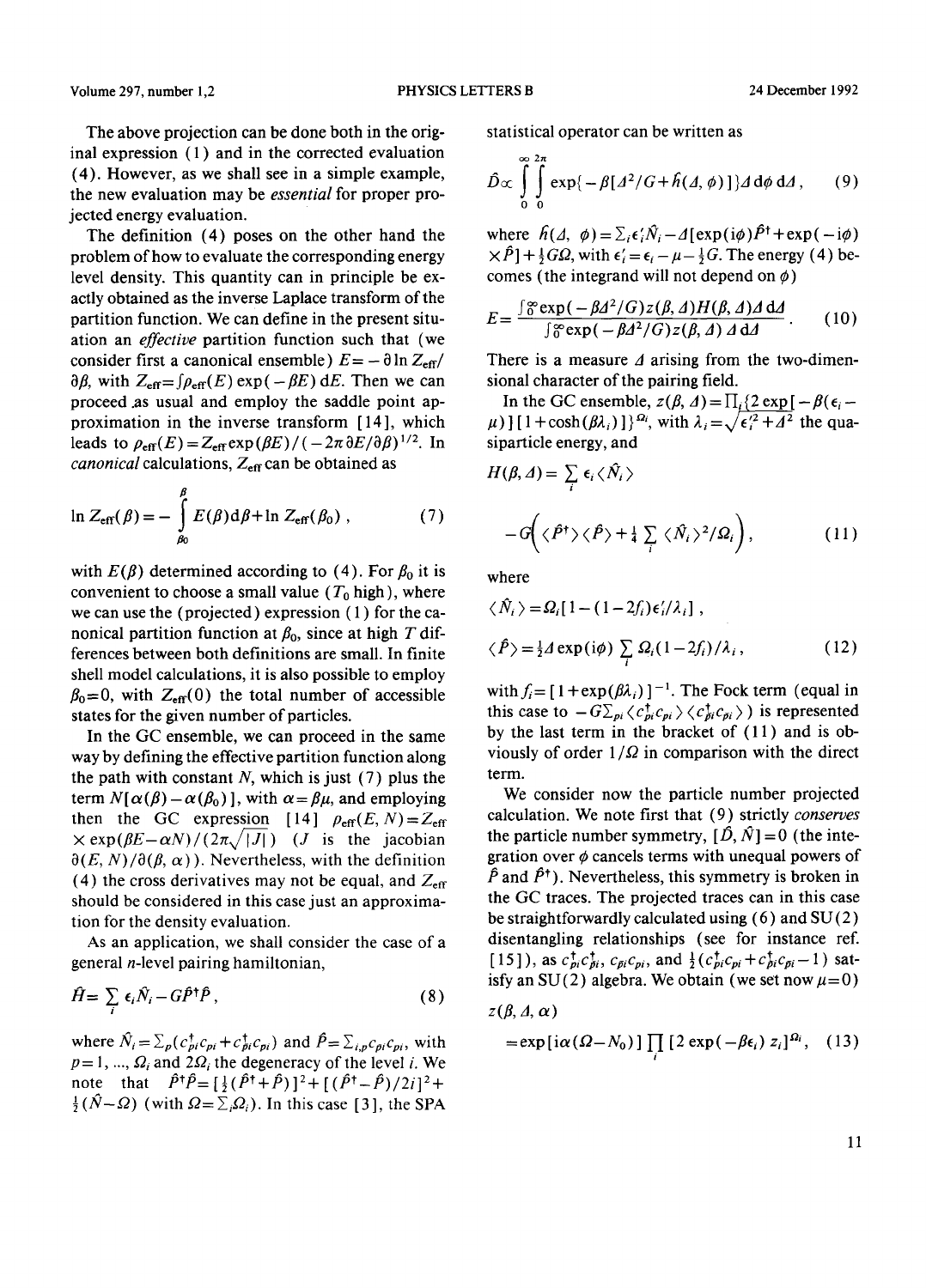$$
z_i = 1 + \cosh(\beta \lambda_i) \cos \alpha
$$
  
- i  $\frac{\epsilon'_i}{\lambda_i} \sinh(\beta \lambda_i) \sin \alpha$ . (13 cont'd)

The function  $H(\beta, \Delta, \alpha)$  has obviously the same form as  $(11)$ , but with the new elements

$$
\langle \hat{N}_i \rangle = \Omega_i \left[ 1 + \left( i \cosh(\beta \lambda_i) \sin \alpha \right. \right. \\ \left. - \frac{\epsilon'_i}{\lambda_i} \sinh(\beta \lambda_i) \cos \alpha \right) / z_i \right], \tag{14}
$$

$$
\langle \hat{P} \rangle = \frac{1}{2} \Delta \exp[i(\phi + \alpha)] \sum_{i} \Omega_i \sinh(\beta \lambda_i) / \lambda_i z_i, (15)
$$

and  $\langle \hat{P}^{\dagger} \rangle = \langle \hat{P} \rangle^* (z_i^*/z_i)$ . The ensuing integrals (6) can be done analytically (the integrands are polynomials in cos  $\alpha$ , sin  $\alpha$ ).

Results for a half filled two level pairing model  $(\Omega_1=\Omega_2=\frac{1}{2}N, \epsilon_2=-\epsilon_1=\epsilon)$  are shown in figs. 1 and 2 and compared with the exact canonical results [ 6 ]. We also show full finite temperature BCS results (Fock terms included [6] ) for a proper comparison with mean field approximations and the energy obtained from the classical "thermodynamic" average, following the prescription of ref. [ 10], which involves the same amount of work as (10). In GC calculations,  $\mu = -\frac{1}{2}G$ .

We note first that the energy obtained from  $(4)$  (cf. 10) exhibits the correct low temperature behaviour, both in GC and projected calculations, with no negative slopes. The Fock terms are recovered and are responsible in the GC calculation for the difference with the energy obtained from (3) as  $T\rightarrow 0$ . It is seen that the projection practically covers the remaining difference with the exact energy as  $T\rightarrow 0$ . Moreover, the most important corrections arising in the projected calculation are contained in the projected evaluation of the Fock term, which entails that almost no improvement for the energy is obtained from the original definition in a projected calculation. In fact, this projected energy (not shown) differs only slightly from the unprojected one at all temperatures and also exhibits the incorrect behaviour at low T.

The projected calculation, using (4), yields thus the correct high *and* low T limits, whereas at intermediate temperatures the discrepancy with the exact resuits, although reduced, remains. Higher order terms in the expansion of the path integral (see for instance



Fig. 1. Mean energy as a function of temperature in the two level pairing model for  $GN/2\epsilon = 2$ , and  $N=10$ . In the upper figure, corresponds to the exact canonical average,  $-\cdot$ - to the unprojected SPA using the conventional definition  $(3)$ ,  $-$  - to the definition (4), also unprojected, and --- to the projected calculation using (4). In the bottom figure, ... depicts full BCS results and  $\cdots$  the thermodynamical average. Remaining details as in the upper figure.

refs. [2,5 ] ) would still be required, although they are not easy to evaluate in a general situation. Results arising from the thermodynamic average, although smooth, are not exact at high temperature (they lie below the exact average) and only give a qualitative agreement. The level density obtained in the present approach, using the effective partition function, is in all cases of the same quality as that obtained from ( 1 ), except that the lower limit of the energy domain is extended. In fact, where the saddle point approximation is reliable, a projected calculation is in principle not necessary.